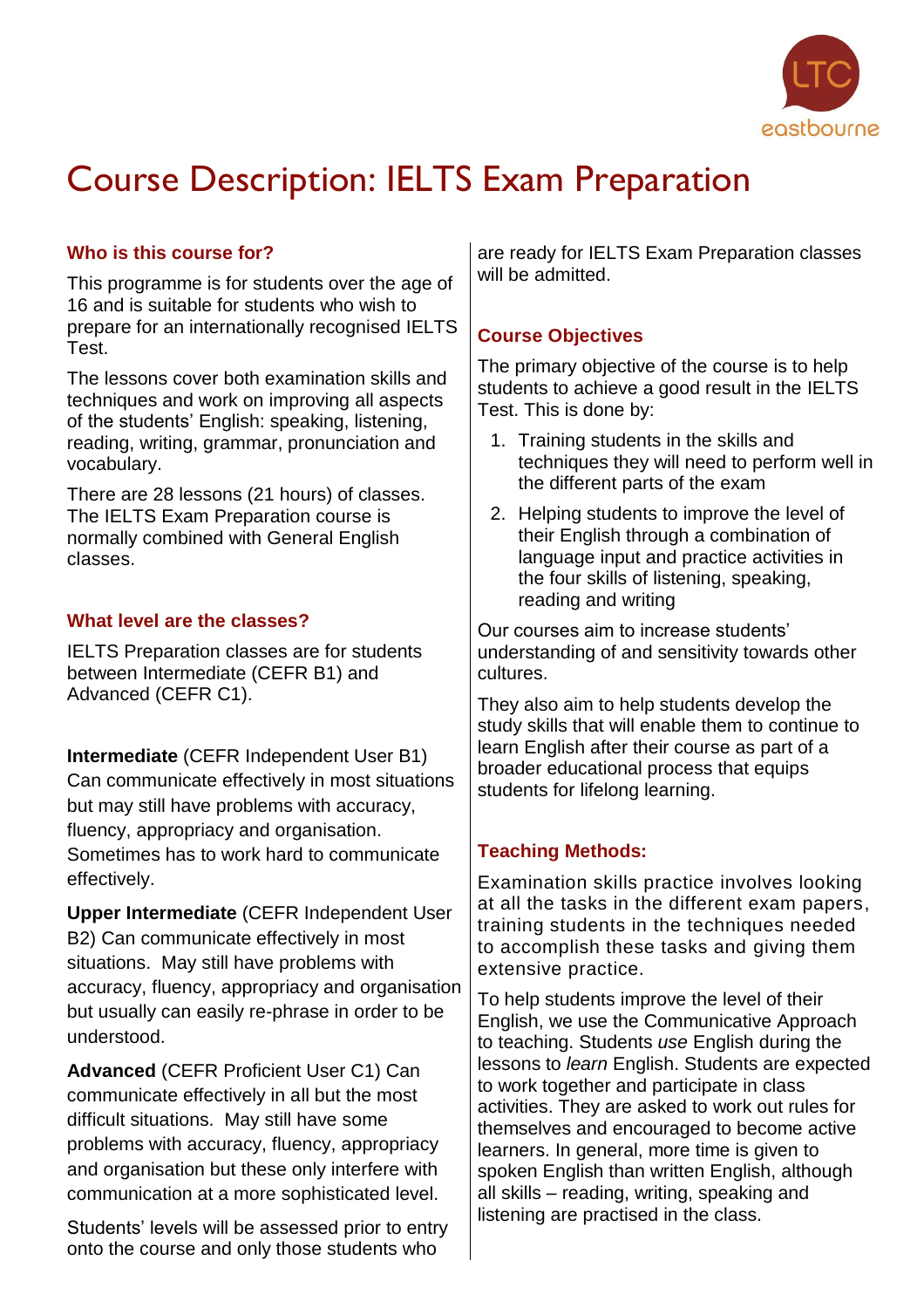Teachers choose the classroom activity to suit the needs of students and the aims of the student. As a result, lessons may include audiovisual materials, lessons, role plays and drama, letter and report writing, individual and group presentations, language games and competitions and practice tests.

## **Assessment of Progress:**

There will be homework set two or three times per week in the morning classes. Students are expected to complete this in their free time, in the school or at home.

Teachers use regular informal progress tests to check and confirm students' learning and progress throughout the course. More formal skills tests assess their progress every month. Students also have monthly tutorials at which progress is discussed and targets set.

# **Certification and Reports:**

All students receive an LTC certificate and leaver's report when they finish their programme, provided they have attended 80% or more of their lessons.

For students under 18 we are able to send progress reports and end-of-course reports to parents.

# **Books and Learning Materials:**

The schools loan the students a General English coursebook for their morning classes. LTC's self-study facilities have a range of student books, practice materials, graded readers and audio and audio-visual resources for students.

#### **IELTS Exam Preparation classes will help students prepare for:**

**Paper 1: Listening** Multiple choice, short answer questions, sentence completion, summary completion, labelling, matching, identification of writer's views, yes/no/not given questions

**Paper 2: Reading** Multiple choice, short answer questions, sentence completion, summary completion, labelling, matching, identification of writer's views, yes/no/not given questions, dealing with extensive texts

**Paper 3: Writing** Transferring data from graphs, tables etc into prose (150 words), discursive essays (250 words)

**Paper 4: Speaking** Talking about familiar topics, short talks, discussion of more abstract topics

#### **In terms of language improvement, Intermediate (B1) classes will help students:**

**Listen and respond** to spoken language, including straightforward information and narratives, and follow straightforward explanations and instructions, both face-to- face and on the telephone.

**Speak to communicate** information, feelings and opinions on familiar topics, using appropriate formality, both face-to- face and on the telephone.

**Engage in discussion** with one or more people, making relevant points and responding to what others say to reach an understanding about familiar topics.

**Read and understand** short, straightforward texts on familiar topics accurately and without help.

## **Read and obtain information**

from a variety of everyday sources.

**Write to communicate** information and opinions with some adaptation to the intended audience.

## **In terms of language improvement, Upper Intermediate (B2) classes will help students:**

**Listen and respond** to spoken language, including information and narratives, and follow explanations and instructions of varying lengths. Responses are adapted to speaker, and to context.

**Speak to communicate** information, ideas and opinions, adapting speech and content for the listener(s) and medium.

**Engage in discussion** with one or more people in familiar and unfamiliar situations, making clear and relevant contributions that respond to what others say and produce a shared understanding about different topics.

**Read and understand** straightforward texts of varying length on a variety of topics accurately and independently.